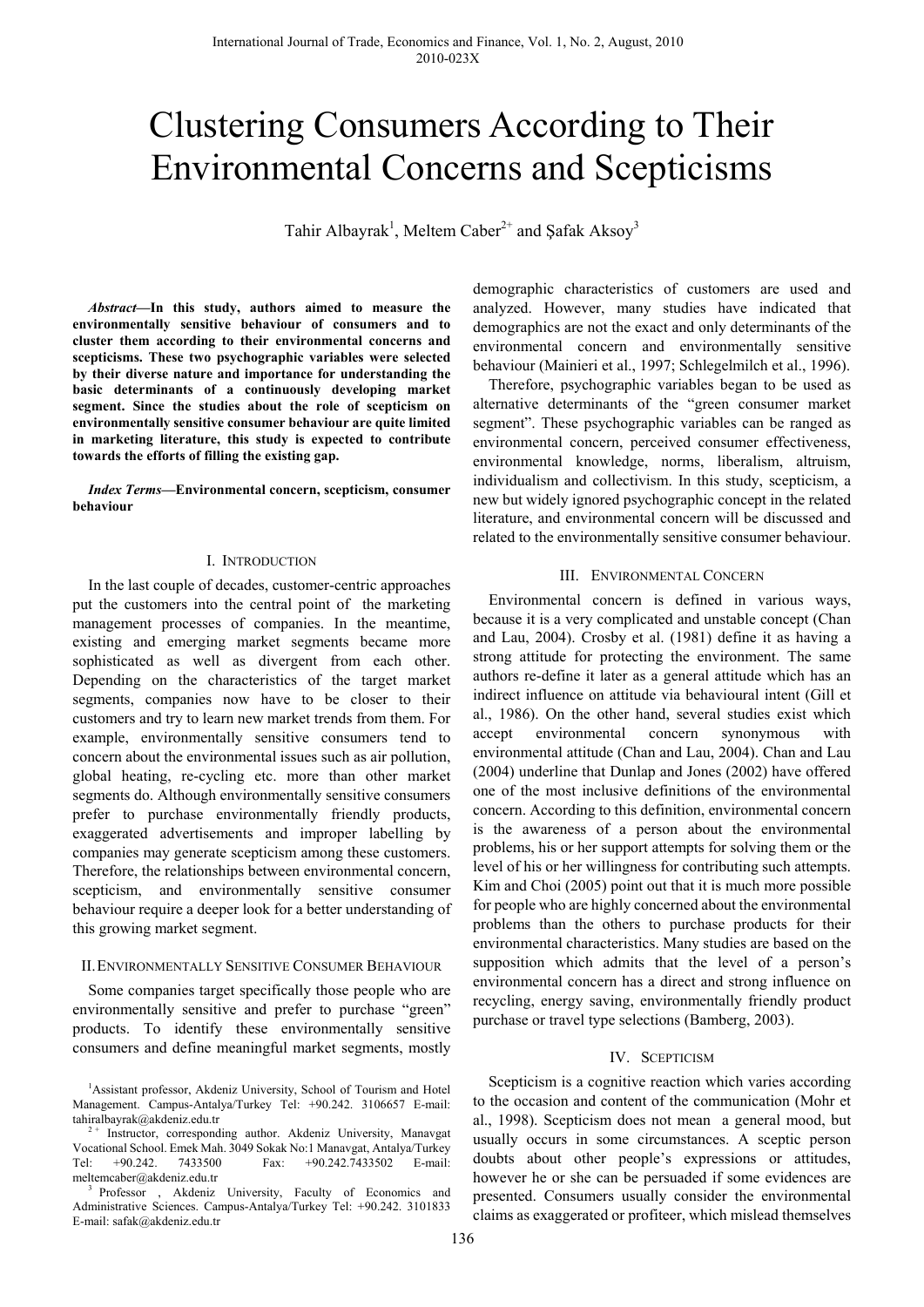when they try to make a correct decision. Especially exaggerated claims attract society's or concerned people's attention by theoretically correct but practically incorrect claims (Ellen et al., 1991). In the marketing literature, scepticism is generally examined by advertisement-related studies. Scepticism for the advertisements may be identified as the tendency of disbelief the consumers hold towards the claims (Obermiller and Spangenberg, 1998). The effectiveness of the advertisements are negatively affected by scepticism, and sceptic consumers tend to ignore advertisements which disconnect the link between the advertisement and the purchase intent (Obermeiller et al., 2005).

# V.METHODOLOGY

The aim of this research is to understand why some consumers behave in a dissimilar way to environmentally sensitive claims and statements. Researchers can group consumers into "true" and "false" environmentalists as well as other types in the global marketplace, and isolate distinct market segments. If companies clarify different market segments' characteristics, they can offer the right mix of products or services to the right market segments which in turn improve their profitability and efficiency. In addition, market segmentation helps to increase customer satisfaction and expectation-perception coherence (Martin et al., 2000). In accordance with the research aims, the present authors conducted a survey among the graduate students of Akdeniz University, Turkey, in the period of September-November 2008. Previous studies about the green purchase behaviour showed that university students can reflect the (general) consumer approaches in the market. Although the extent to which student subjects represent the general population can be debated (e.g., Gordon et al., 1987), using university students as subjects has been a research method practised worldwide for many years, mainly for their accessibility by the researcher and homogeneity as a group (Calder et al., 1981). The research survey consisted of three sections; in the first section demographic questions were asked to the participants. In the second section, environmental concerns of the participants were measured through 13 questions obtained from Stein and Dietz (1994). In the last section, scepticism of the participants towards environmental claims was evaluated by 13 questions which were obtained from Mohr et al. (1998). Each latent construct was measured by a 5 point Likert scale. The proportion of males in the sample was 57,6 %, and the average age was 22,2. The average monthly incomes of the majority of the (51,3 %) participants were between 500 - 1000 \$ (Table 1).

TABLE 1: DEMOGRAPHICS OF THE PARTICIPANTS

|                       |                    | Total | Percentage<br>$\frac{1}{2}$ |
|-----------------------|--------------------|-------|-----------------------------|
| Gender                | Male               | 110   | 57,6                        |
|                       | Female             | 81    | 42,4                        |
| Age                   | Mean               | 22,19 |                             |
| <b>Monthly Income</b> | Less than $500$ \$ | 44    | 23.3                        |
|                       | $500 - 1000$ \$    | 97    | 51,3                        |
|                       | $1001 - 1500$ \$   | 28    | 14,8                        |
|                       | More than 1500 \$  | 22    | 10,6                        |

Item quality and scale reliability were assessed with item-total correlations, standard deviations, item range of responses, and coefficient alpha. Items which have item-total correlations below .50 were deleted. The full range of responses was again used for all items. Coefficient alpha

estimates were .774 for environmental concern and .773 for scepticism. These results provided strong evidence for the internal consistency of the scales. After the analyses, six items for environmental concern and five items for scepticism have remained (Table 2).

TABLE 2: MEANS AND STANDARD DEVIATIONS OF THE ITEMS

| <b>Items</b>                                                                                                                                          | N   | Mean | Std. Dev. |
|-------------------------------------------------------------------------------------------------------------------------------------------------------|-----|------|-----------|
| <b>Environmental Concern</b>                                                                                                                          |     |      |           |
| A clean environment provides me with better opportunities for recreation (ec1)                                                                        | 191 | 4,57 | .728      |
| Protecting the environment will threaten jobs people like me $(ec2)(R)$                                                                               | 191 | 3,45 | 1,514     |
| Laws to protect the environment limit my choices and personal freedom $(ec3)(R)$                                                                      | 191 | 3,90 | 1,090     |
| Environmental protection is beneficial to my health (ec4)                                                                                             | 191 | 4,70 | ,754      |
| Pollution generated here harms people all over the earth (ec5)                                                                                        | 191 | 4,46 | ,893      |
| We don't need to worry about the environment because future generations will<br>be better able to deal with these problems than we are now $(ec6)(R)$ | 191 | 4,24 | 1,006     |
| The effects of pollution on public health are worse than we realise (ec7)                                                                             | 191 | 4,44 | ,811      |
| Environmental protection will help people have a better quality of life (ec8)                                                                         | 191 | 4,51 | ,724      |
| Environmental protection benefits everyone (ec9)                                                                                                      | 191 | 4,61 | ,631      |
| Modern development threatens wildlife (ec10)                                                                                                          |     |      |           |
| Over the next several decades, thousands of species of plants and animals will<br>become extinct (ec11)                                               | 191 | 4,35 | ,831      |
| Claims that we are changing the climate are exaggerated $(ec12)(R)$                                                                                   | 191 | 3,41 | 1,122     |

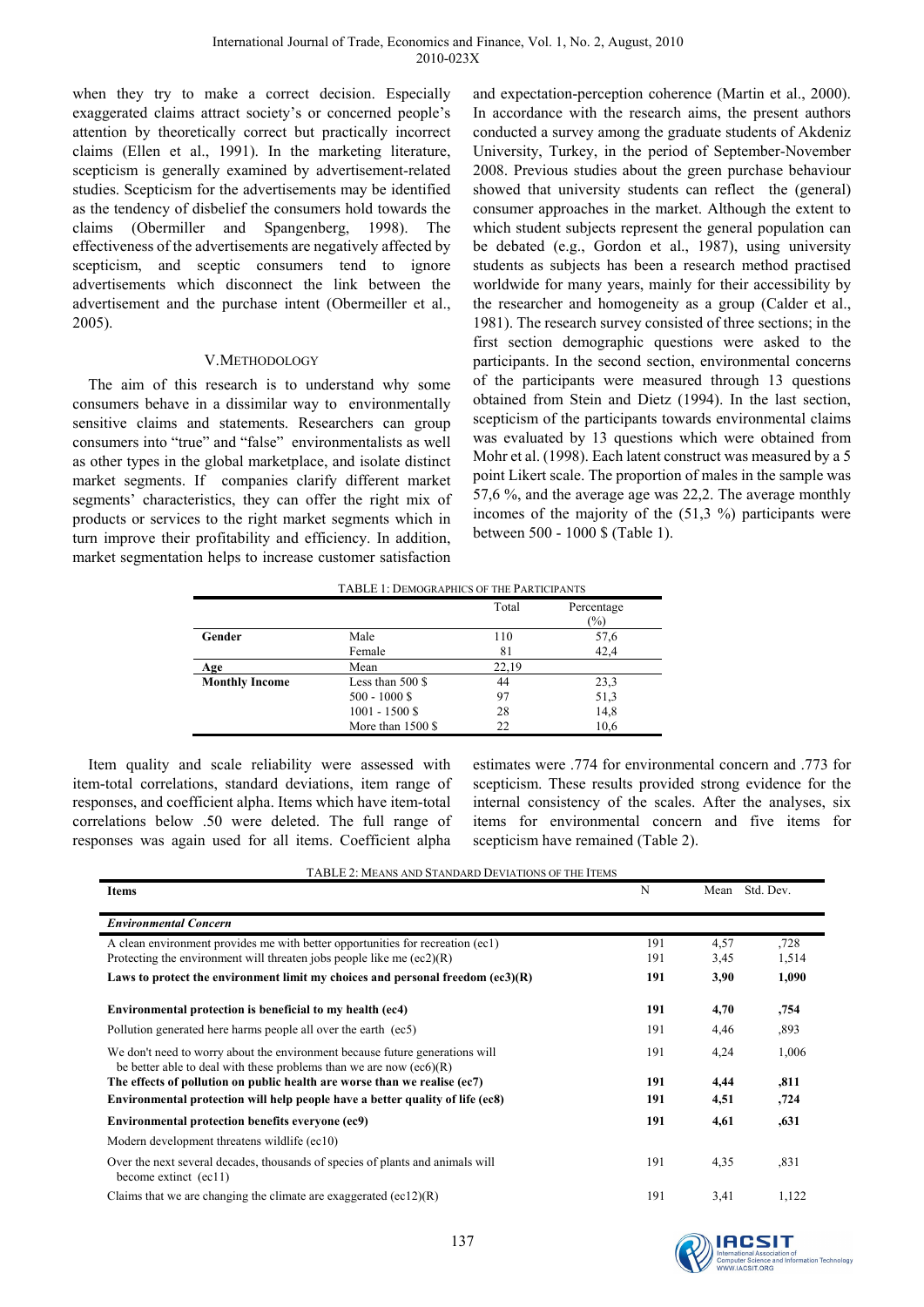| While some local plants and animals may have been harmed by           |  |
|-----------------------------------------------------------------------|--|
| environmental degradation, over the whole earth there has been little |  |
| effect $(ec13)(R)$                                                    |  |

| <b>Scepticism</b>                                                                                                                                         |     |      |       |
|-----------------------------------------------------------------------------------------------------------------------------------------------------------|-----|------|-------|
| Most environmental claims made on package labels or in advertising are true<br>$(\text{see } 1)$                                                          | 191 | 2,80 | .932  |
| I am sceptical about the accuracy of environmental claims made on<br>package labels or in advertising (scep2)                                             | 191 | 3,54 | .955  |
| Most environmental claims on package labels or in advertising<br>provide consumers with useful information for making choices (scep3)                     | 191 | 2,65 | ,932  |
| Because environmental claims are exaggerated, consumers would be better off<br>if such claims on package labels or in advertising were eliminated (scep4) | 191 | 3,18 | 1,043 |
| The only environmental claims I believe are the ones that I can verify (scep5)                                                                            | 191 | 3,79 | ,983  |
| Most environmental claims on package labels or in advertising are<br>intended to mislead rather than to inform consumers (scep6)                          | 191 | 2,98 | 1,005 |
| I don't believe environmental claims on package labels or in advertising until<br>the manufacturers provide evidence that claims are true (scep7)         | 191 | 3,52 | ,934  |
| Environmental claims on package labels or in advertising lead people to<br>believe things that aren't true (scep8)                                        | 191 | 3,25 | 1,030 |
| I do not believe most environmental claims made on package labels or in<br>advertising (scep9)                                                            | 191 | 2,90 | ,989  |
| Environmental claims made on package labels or in advertisements are<br>generally truthful (scep10)                                                       | 191 | 2,87 | ,923  |
| Environmental claims on package labels or in advertising should be more<br>closely regulated (scep11)                                                     | 191 | 4,23 | ,786  |
| Most businesses shirk their responsibility to the consumer (scep12)                                                                                       | 191 | 3,64 | .990  |
| Most businesses are more interested in making profits than in serving<br>consumers (scep13)                                                               | 191 | 4,26 | ,913  |

\*Remaining items are marked in bold

For understanding the influence of scepticism on green purchase behaviour, linear regression analysis was used. Here, the dependent variable was the behaviour and measured by "When I have a choice between two equal products, I purchase the one less harmful to other people and the environment". The results of the analysis showed that environmental concern had a positive and statistically significant influence on green purchase behaviour. However, scepticism had a negative but statistically insignificant influence on the behaviour (Table 3).

**191 4,02 ,957** 

|       |              |         | <b>TABLE 3: REGRESSION ANALYSIS RESULTS</b> |                              |        |      |
|-------|--------------|---------|---------------------------------------------|------------------------------|--------|------|
|       |              |         | Unstandardized Coefficients                 | Standardized<br>Coefficients |        |      |
| Model |              | B       | Std. Error                                  | Beta                         |        | Sig. |
|       | (Constant)   | 1,726   | .717                                        |                              | 2,408  | ,017 |
|       | Env. Concern | .561    | ,137                                        | ,287                         | 4,096  | ,000 |
|       | Scepticism   | $-.041$ | ,111                                        | $-.026$                      | $-373$ | .710 |

Dependent Variable: When I have a choice between two equal products, I purchase the one less harmful to other people and the environment

The next step was to cluster the participants according to their environmental concerns and scepticisms. The means of each dimension were calculated and Hierarchical Clustering

Analysis (Ward Method) was used for clustering. A solution of three clusters was obtained for the participants which were named as; keen sceptics, fanatics, and hesitants (Table 4).

|                      | <b>TABLE 4: CLUSTER ANALYSIS RESULTS</b> |                                 |            |  |
|----------------------|------------------------------------------|---------------------------------|------------|--|
|                      |                                          | <b>Environmental</b><br>concern | Scepticism |  |
| <b>Keen Sceptics</b> | mean                                     | 4,63                            | 3,60       |  |
|                      | N                                        | 81                              | 81         |  |
|                      | std.dev.                                 | ,308                            | ,489       |  |
| <b>Fanatics</b>      | mean                                     | 4,56                            | 2,34       |  |
|                      | N                                        | 61                              | 61         |  |
|                      | std.dev.                                 | ,330                            | ,414       |  |
| <b>Hesitants</b>     | mean                                     | 3,65                            | 3,22       |  |
|                      | N                                        | 49                              | 49         |  |
|                      | std.dev.                                 | ,575                            | ,463       |  |
|                      | F                                        | 103,35                          | 132.73     |  |
| $*$ Sig. in 0.01     | P                                        | $.000*$                         | $.000*$    |  |